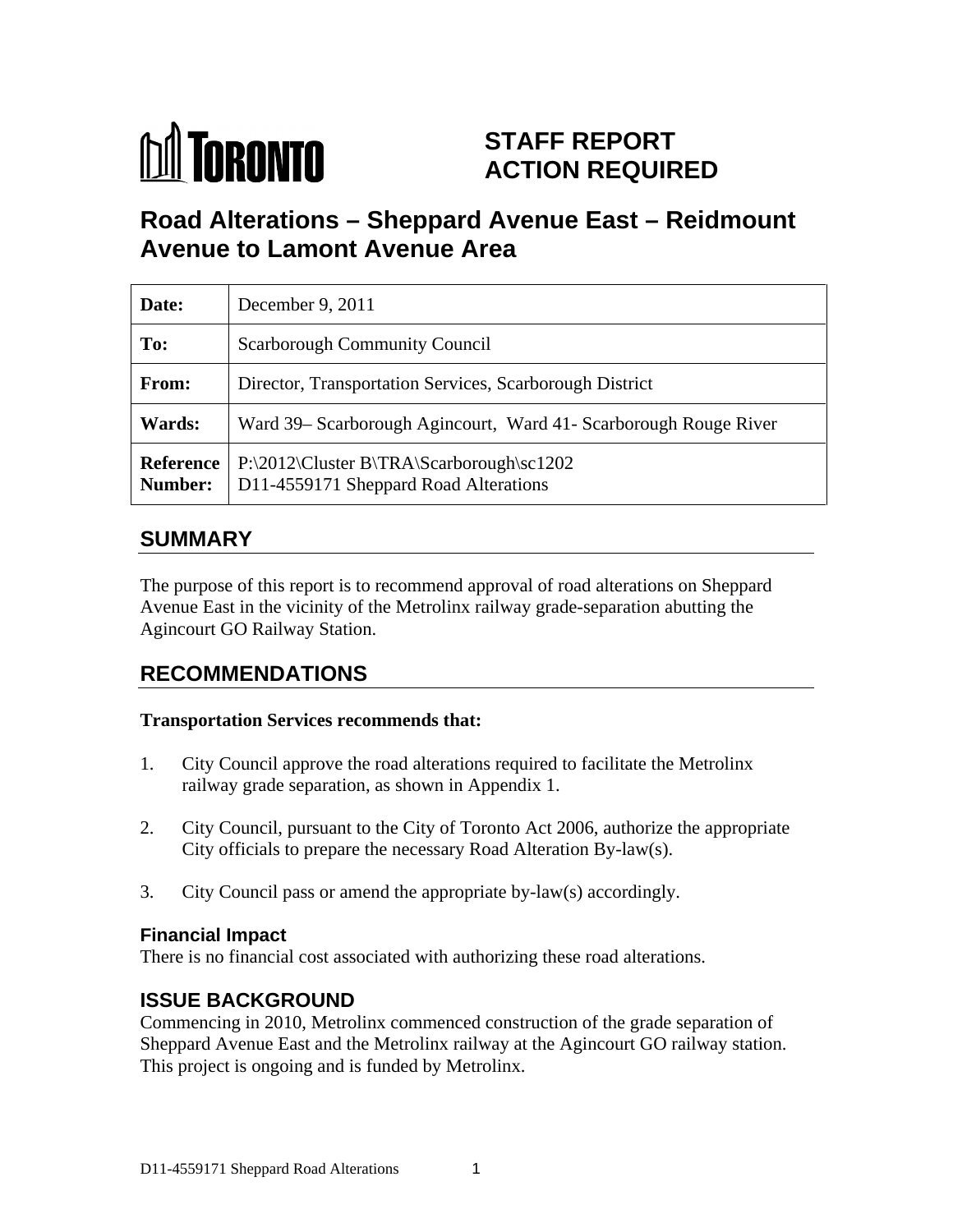### **COMMENTS**

This project is being undertaken by Metrolinx through the Toronto Transit Commission. The underpass of Sheppard Avenue East under the railway requires realigning the travelled portion of Sheppard Avenue East and realignments of the intersections of Reidmount Avenue, Agincourt Drive, and Lamont Avenue.

The authorization of the road alterations pursuant to the City of Toronto Act 2006 will mitigate the City's legal liability as the road authority. Therefore, it is recommended that City Council authorize the road alterations.

### **CONTACT**

Marko A. Oinonen, B.A.Sc., P.Eng. Manager, Traffic Operations, Scarborough District Tel: 416-396-7148 Fax: 416-396-5641 E-Mail: moinone@toronto.ca

### **SIGNATURE**

Peter J. Noehammer, P.Eng. Director, Transportation Services, Scarborough District

MAO:ca

## **ATTACHMENTS**

- 1. Appendix 1- Proposed Highway Alterations
- 2. Attachment 2 Road Alterations (Sheppard Ave. E. Near Reidmount Avenue)
- 3. Attachment 3 Road Alterations (Sheppard Ave. E., Agincourt Go Railway Station)

 $\overline{\phantom{a}}$  , we can assume that the contract of  $\overline{\phantom{a}}$  , we can assume that  $\overline{\phantom{a}}$ 

4. Attachment 4 - Road Alterations (Sheppard Ave. E.,Agincourt Drive/Lamont Drive)